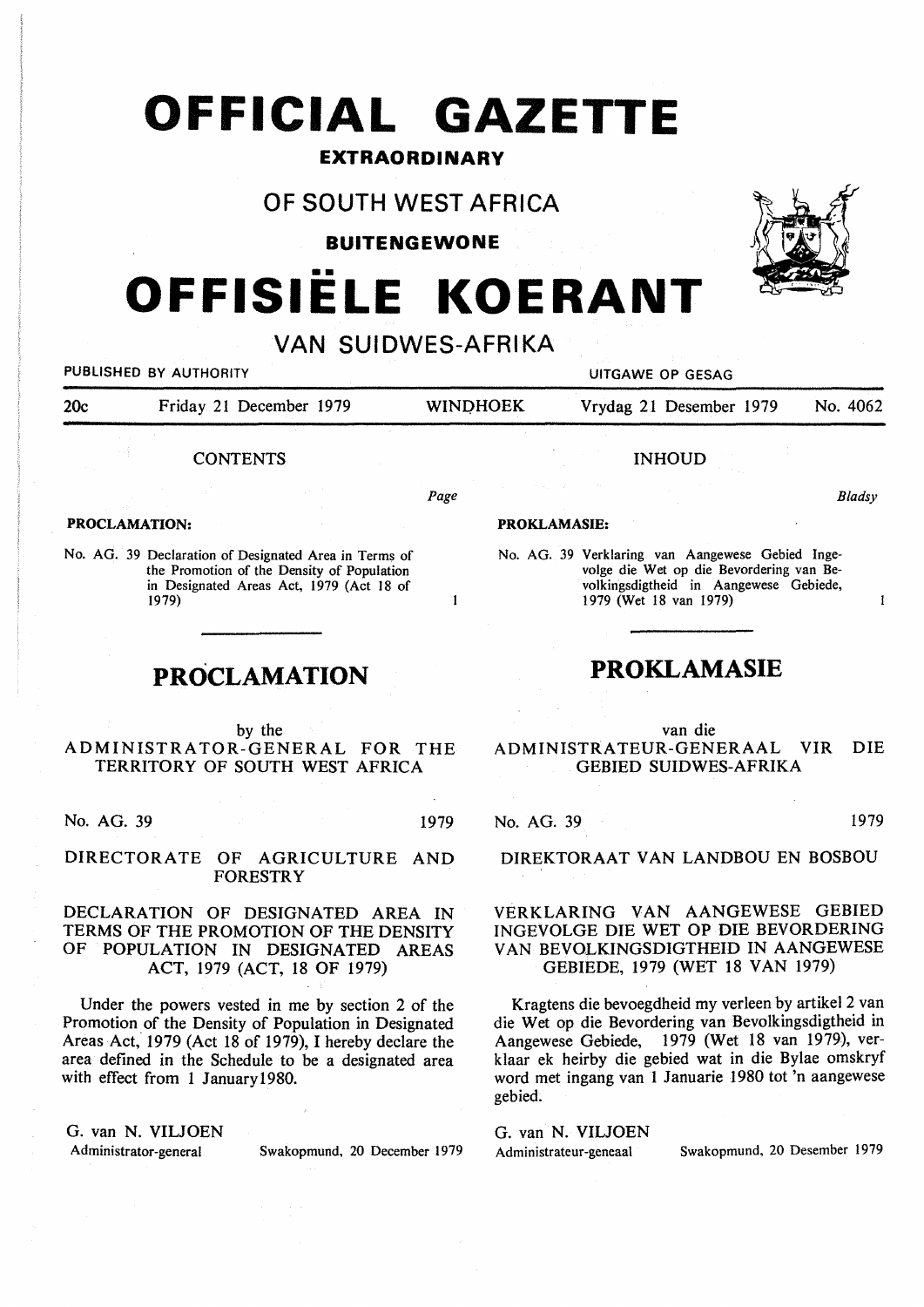#### **SCHEDULE**

The area, as indicated on the attached sketch-plan, commencing at the north-western corner beacon of the farm Ermo 646; thence generally eastwards along the boundaries of the following farms so as to include them in this area; the said Ermo 646, Robyn 647, Pionier 648, Helaas 649, Vlakwater 652, Grenswag 655, Farm 656, Seringetti 659, Leeurante 660, Safari 663, Moesamoeroep 421, Volouiga 424, Willina 427, Stillerus 429, Avondvrede 430, Burgershof 432, Sonop 434, Tiervlei 436, Margo 438, Leeupoort 441, Monte Bello 456, Oberland 455, Koppies 457, Mooiplaas 462, Elandsfontein 463, Nuchas 468, Werda 469, Tsabis 4 70. Grensplaas 4 73 and Renex 494 up to the easternmost corner beacon thereof; thence generally northeastwards along the boundaries of the following farms so as to include them in this area; Hestria 417, Nooitgedag 418, Olifantslaagte 433, Vrede 435, Lynplaas 436. Mara 840 and Obab 856 up to the north-western corner beacon thereof; thence generally northwards along the boundaries of the following farms so as to include them in this area; Heliodor 857, Nadubib 1083, Farm 858. Leeudrink 940, Kleinbegin 941, Vergenoeg 942 and Onguma 314 up to the north-western corner beacon thereof; thence generally eastwards along the boundaries of the following farms so as to include them in this area; the Onguma 314, Cordonia 1067, Otjimpolo !068, Geluksoord 1069, Grenspos 1070, Stofdraai 1071, Kuwewa 1072, Gutwohne Nord 1073, Mankettifeld 1074, Farm 1075, Vaalwater 875, Concordia 876. Farm 878, Tsintsabis 881, Last Hope 880, Randeier 1062, Farm 1061, Farm 1069, Farm 1058, Stilte 1053. Farm 1052, Farm 1047, Wag-'n-bietjie I 046, Farm 1040, Farm 1039, Farm 1034, Tranedal 1033, Onreg 1028, Na-Oes 1027, Farm 1022, Farm 102 I. Farm 1020 and Wildhagen 1019 up to the northeastern corner beacon thereof; thence genrally southwards along the boundaries of the foliowing farms so as to include them in this area; the said Wildhagen 1019, Wildgrund 1018. Farm 1013, Verskyn 1012, Hero 1007. Talitha 1006, Rooidag 1001. Vreugde 1000, Hieromtrent 995. Horabe Wes I 139, Farm 1124, Simondeum 991. Oorkant 953, Swarthaak 958, Sandplaas 959 and Klapperhof 960 up to the southernmost corner beacon thereof; thence generally northwestwards along the boundaries of the following farms so as to include them in this area; the said Klapperhof 960. Sandplaas 959, Farm 957, O'Woesteny 956. Dorsland *955,* Blystroom 947, Voorbegin 987, Portion I of Upharsin 246. Oopval 248. Klein Huis 258 and Neitsas 264 up to the south-eastern comer beacon of Begus 267; thence generally westwards along the boundaries of the following farms so as to include them in this area; the said Begus 267, Elandslaagte 917, Welgemoed 762, Guinab 277, Aris 283, Swerwerstroom 831 and Dublin 704 up to the south-western corner beacon thereof; thence southwards along the boundaries of the following farms so as to include them in this area; Cleveland 706. Abenab 707. Kainami 709. Geelong 7 IO. JigersqueH *5* and Ongarangombe 808 up to the south-eastern corner beacon thereof; thence generally

# er 1979<br>BYLAE BYLAE

Die gebied, soos aangetoon op bygaande sketsplan wat begin by die noordwestelike hoekbaken van die plaas Ermo 646; vandaar algemeen ooswaarts langs die grense van die volgende plase sodat hulle in hierdie gebied ingesluit word; genoemde Ermo 646, Robyn 647, Pionier 648, Helaas 649, Vlakwater 652, Grenswag 655, Plaas 656, Seringetti 659, Leeurante 660, Safari 663, Moesamoeroep 421, Volouiga 424, Willina 427, Stillerus 429, Avondvrede 430, Burgershof 432, Sonop 434, Tiervlei 436, Margo 438, Leeupoort 441, Monte Bello 456, Oberland 455, Koppies 457, Mooiplaas 462, Elandsfontein 463, Nuchas 468, Werda 469, Tsabis 470, Grensplaas 473 en Renex 494 tot by die mees oostelike hoekbaken daarvan; vandaar algemeen noordooswaarts langs die grense van die volgende plase sodat hulle in hierdie gebied ingesluit word; Hestria 417, Noitgedag 418, Olifantslaagte 433, Vrede 435, Lynplaas 436, Mara 840 en Obab 856 tot by die noordwestelike hoekbaken daarvan; vandaar algemeen noordwaarts langs die grense van die volgende plase sodat hulle in hierdie gebied ingesluit word; Heliodor 857, Nadubib 1083, Plaas 858, Leeudrink 940, Kleinbegin 941, Vergenoeg 942 en Onguma 314 tot by die noordwestelike hoekbaken daarvan; vandaar algemeen ooswaarts langs die grense van die volgende plase sodat hulle in hierdie gebied ingesluit word; genoemde Onguma 314, Cordonia 1067, Otjimpolo 1068, Geluksoord 1069, Grenspos 1070, Stofdraai 1071, Kuwewa 1072, Gutwohne Nord 1073, Mankettifeld 1074, Plaas 1075, Vaalwater 875, Concordia 876, Plaas 878, Tsintsabis 881, Last Hope 880, Randeier 1062, Plaas 1061, Plaas 1069, Plaas 1058, Stilte 1053, Plaas 1052, Plaas 1047, Wag-'n-bietjie 1046, Plaas 1040, Plaas 1039, Plaas 1034, Tranedal 1033, Onreg 1028, Na-oes 1027, Plaas 1022, Plaas 1021, Plaas 1020 en Wildhagen 1019 tot by die noordoostelike hoekbaken daarvan; vandaar algemeen suidwaarts langs die grense van die volgende plase sodat hulle in hierdie gebied ingesluit word; genoemde Wildhagen 1019, Wildgrund 1018, Plaas 1013, Verskyn 1012, Hero 1007 Talitha 1006, Rooidag 1001, Vreugde 1000, Hieromtrent 995, Horabe Wes 1139, Plaas 1124, Simondeum 991, Oorkant 953, Swarthaak 958, Sandplaas 959 en Klapperhof 960 tot by die mees suidelike hoekbaken daarvan; vandaar algemeen noordweswaarts langs die grense van die volgende plase sodat hulle in hierdie gebied ingesluit word; genoemde Klapperhof 960, Sandplaas 959, Plaas 957, O'Woesteny 956, Dorsland 955. Blystroom 947, Voorbegin 987, Gedeelte 1 van Upharsin 246, Oopval 248, Klein Huis 258 en Neitsas 264 tot by die suidoostelike hoekbaken van Begus 267; vandaar algemeen weswaarts langs die grense van die volgende plase sodat hulle in hierdie gebied ingesluit word; genoemde Begus 267, Elandslaagte 917; Welgemoed 762, Guinab 277, Aris 283, Swerwerstroom 831 en Dublin 704 tot by die suidwestelike hoekbaken daarvan; vandaar suidwaarts langs die grense van die volgende plase sodat hulle in hierdie gebied ingesluit word; Cleveland 706, Abenab 707, Kainami 709. Geelong 710, Jagersquell 5 en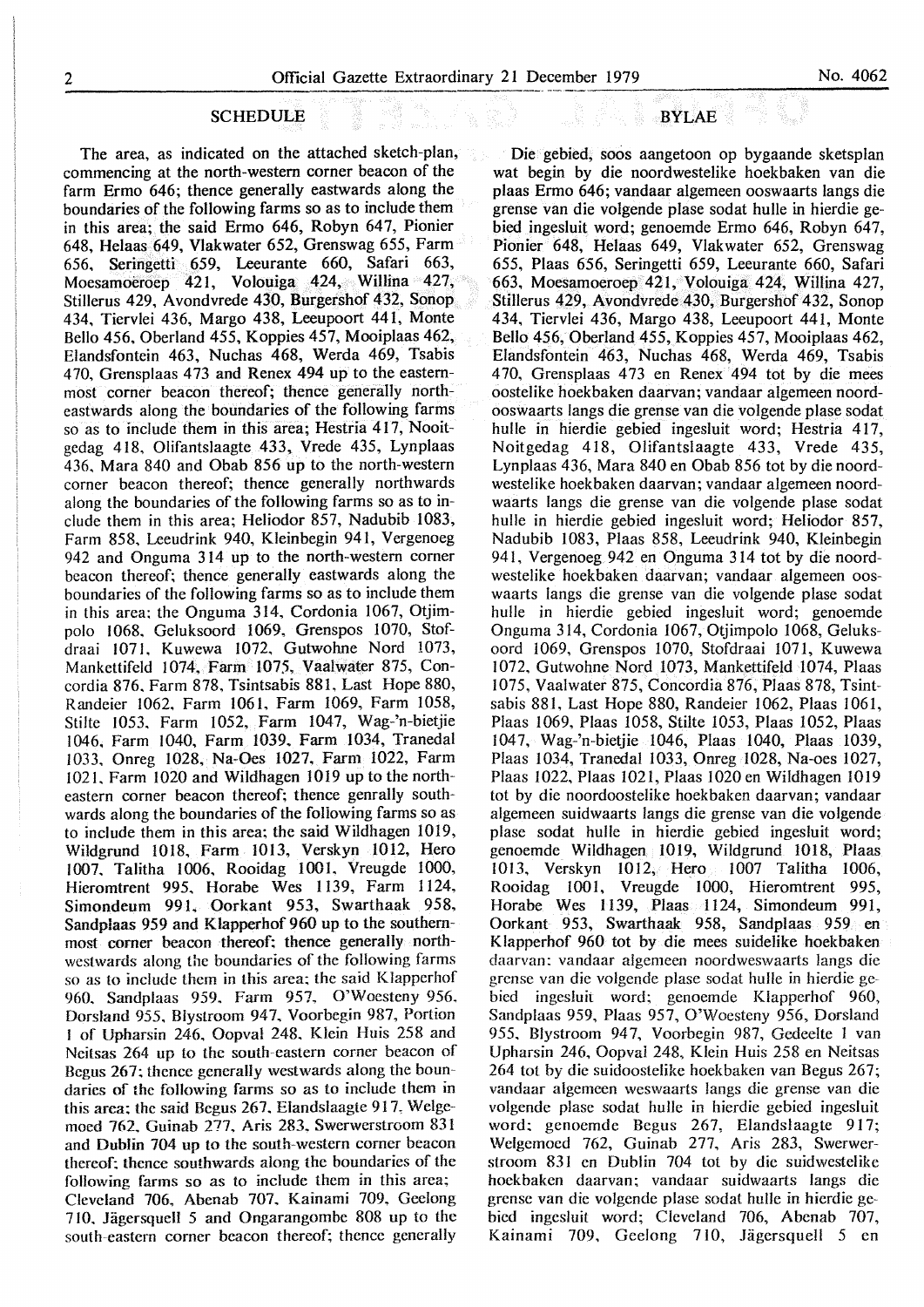westwards and south-westwards along the boundaries of the following farms so as to include them in this area; the said Ongarangombe 808, Valparaiso 683, Farkfontein 10, Gemsboklaagte 11, Kalhiigel 12, Hoba Ost 13, Hoba West 322, Gute Hoffnung 14, Awagobib 45, Johannestal 652, Sommerau 757, Auros 595, Sumas West 752 and Gaub Pad 759 up to the south-western corner beacon thereof; thence north-westwards and northwards along the boundaries of the farm Mai Foi 784 so as to include it in this area, up to the northwestern corner beacon thereof; thence in a straight line to the north-eastern corner beacon of the farm Rentes 783; thence generally south-westwards along the boundaries of the following properties so as to include them in this area; remainder of the farm Rentes 703, Portion 6 of the farm Rentes 783 and remainder of Portion 1 of the farm Rentes 783 up to the south-eastern corner beacon thereof; thence generally south-westwards along the boundaries of the following farms so as to include them in this area; Ibi Patria 551, Skoll 552, Hagestolz 93, Deutsche Erde 553, Hohental-Nord 554, Jord 555, Conradi 556, Gruenthal 557, Hedwigshof 558, Gluecksburg 559, Tirol 560, Embla 561, Hester 562, Lardner 563, Fisher 564, Stark 565, Okaputa West 92, Okaputa Ost 568, Okaputa-Siid-West 567, Omarassa 4, Brunnental 7, Capricorn 8, Jagerhof 11, Drukwerk 13, Nevada 15 and Cleveland 17 up to the southern-most corner beacon thereof; thence generally north-westwards along the boundaries of the following farms so as to include them in this area; the said Cleveland 17, Buffelhoek 342, Tokai 348, Randveld 167, Naribis 166, Arcadia 320, Okakewa 160, Lindehof 743, the said Okakewa 160, National 129, Glocke 278, Uitkyk 562, Pforte 127, Namatubis 126, De Hoop 125, Luisental I 14, Nungubais 115, Goreis 122, Kleinbegin 117, Transvaal 51, Otjikondo 37, Oenitzaub 38, Hohenstein 39, Kurumakatiti 749, Molden 40, Hohenfelde 41, Westfalen 245, Lusthof 243, Hirabis 31, Cauas-Okawa 30, Kalkrand 257, Beulah 256, Kamanjab 190, Franken 242, Katemba Autsaub 210, Geboortereg 603, Grasheuwels 609, Bruno 614, Ombonde 616, Wildeck 626 and Portion 1 of the farm Marienhohe 639 up to the north-western corner beacon thereof; thence generally east wards and northwards along the boundaries of the following properties so as to include them in this area; the said Portion 1 of the farm Marienhöhe 639, the said farm Wildeck 626, the farm Arendsnes 627, Portion 1 of the farm K aross 237, the farm Robyn 647 and the farm Ermo 646 up to the north-western corner beacon thereof, being the point of beginning: Provided that the following properties shall be excluded from this area, namely -

- (i) Tsumeb Townlands. 737
- (ii) T C L Location 891
- (iii) Farm 1121
- (iv) Town of Tsumeb 103

Ongarangombe 808 tot by die suidoostelike hoekbaken daarvan; vandaar algemeen weswaarts en suidweswaarts langs die grense van die volgende plase sodat hulle in hierdie gebied ingesluit word; genoemde Ongarangombe 808, Valparaiso 683, Farkfontein 10, Gemsboklaagte 11, Kalhiigel 12, Hoba Ost 13, Hoba West 322, Gute Hoffnung 14, Awagobib 45, Johannestal 652, Sommerau 757, Auros 595, Sumas West 752 en Gaub Pad 759 tot by die suidwestelike hoekbaken daarvan; vandaar noordweswaarts en noordwaarts langs die grense van die plaas Mai Foi 784 sodat dit in hierdie gebied ingesluit word, tot by die noordwestelike hoekbaken daarvan; vandaar met 'n reguit lyn tot by die noordoostelike hoekbaken van die plaas Rentes 783; vandaar algemeen suidweswaarts langs die grense van die volgende eiendomme sodat hulle in hierdie gebied ingesluit word; restant van die plaas Rentes 703, Gedeelte 6 van die plaas Rentes 783 en Restant van Gedeelte l van die plase Rentes 783 tot by die suidoostelike hoekbaken daarvan; vandaar algemeen suidweswaarts fangs die grense van die volgende plase sodat hulle by hierdie rebied ingesluit word; Ibi Patria 551, Skoll 552, Hagestolz 93, Deutsche Erde 553, Hohental-Nord 554, Jord 555, Conradi 556, Gruenthal 557, Hedwigshof 558, Gluecksburg 559, Tirol 560, Embla 561, Hester 562, Lardner 563, Fisher 564, Stark 565, Okaputa West 92, Okaputa Ost 568, Okaputa-Siid-West 567, Omarassa 4, Brunnental 7, Capricorn 8, Jagerhof 11, Drukwerk 13, Nevada 15 en Cleveland 17 tot by die mees suidelike hoekbaken daarvan; vandaar algemeen noordweswaarts Iangs die grense van die volgende plase sodat hulle in hierdie gebied ingesluit word; genoemde Cleveland 17, Buffelhoek 342, Tokai 348, Randveld 167, Naribis 166, Arcadia 320, Okakewa 160, Lindehof 743, genoemde Okakewa 160, National 129, Glocke 278, Uitkyk 562, Pforte 127, Namatubis 126, De Hoop 125, Luisental 114, Nungubais 115, Goreis 122, Kleinbegin 117, Transvaal 51, Otjikondo 37, Oenitzaub 38, Hohenstein 39, Kurumakatiti 749, Molden 40, Hohenfelde 41, Westfalen 245, Lusthof 243, Hirabis 31, Cauas-Okawa 30, Kalkrand 257, Beulah 256, Kamanjab 190, Franken 242, Katemba Autsaub 210, Geboortereg 603, Grasheuwels 609, Bruno 614, Ombonde 616, Wildeck 626 en Gedeelte 1 van die plaas Marienhöhe 639 tot by die noordwestelike hoekbaken daarvan; vandaar algemeen ooswaarts en noordwaarts langs die grense van die volgende eiendomme om hulle in hierdie gebied in te sluit; genoemde Gedelete 1 van die plaas Marienhöhe 639, genoemde plaas Wildeck 626, die plaas Arendsnes 627. Gedeelte 1 van die plaas Kaross 237, die plaas Robyn 647 en die plaas Ermo 646 tot by die noordwestelike hoekbaken daarvan, synde die beginpunt: Met dien verstande dat die volgende eiendomme uit hierdie gebied uitgesluit word, naamlik -

- (i) Tsumeb Townlands 737
- (ii) T C L Location 891
- (iii) Plaas 1121
- (iv) Town of Tsumeb 103